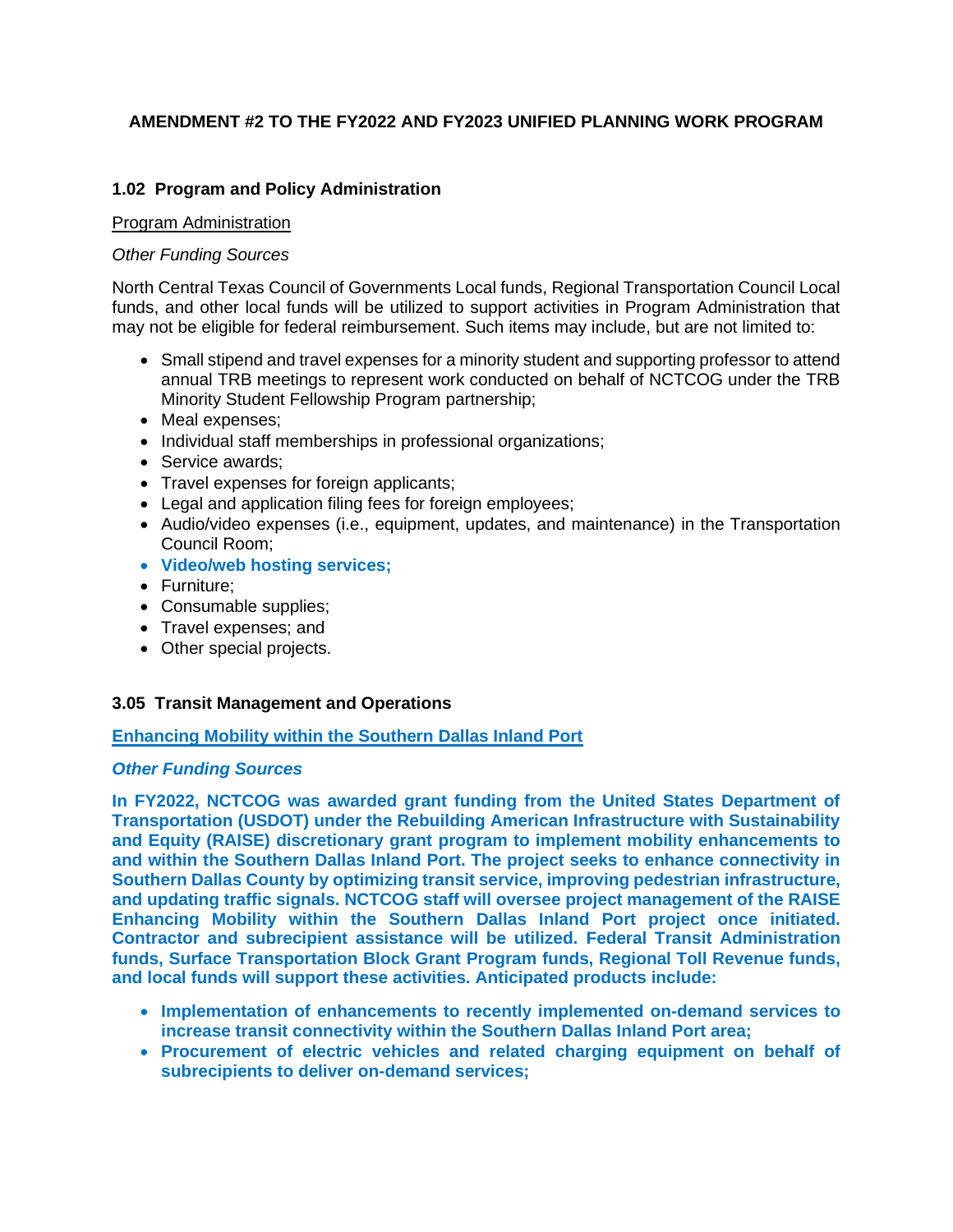- **Installation of charging infrastructure for electric vehicles at strategic locations to optimize on-demand services;**
- **Coordination with transit agencies, employers, and local stakeholders to provide access to transit passes and promote public transportation options in the area;**
- **Construction and implementation of infrastructure to improve safety of pedestrian and vehicle movements, including transit; and**
- **Execution of subrecipient agreements and documentation of subrecipient compliance to grant requirements through monitoring and on-site reviews.**

## **5.03 Land-Use/Transportation Initiatives**

## **Silver Line Transit-oriented Development Corridor Planning**

## *Other Funding Sources*

**Through a grant award in FY2022 under the Federal Transit Administration's Pilot Program for Transit-oriented Development (TOD) Planning, the Dallas Area Rapid Transit (DART) Silver Line TOD Plan will coordinate with the cities of Carrollton, Dallas, Grapevine, Plano, and Richardson; Town of Addison; Dallas Fort Worth International Airport; University of Texas at Dallas; DART; and private-sector partners along the corridor to advance equitable and connected TOD opportunities at nine regional rail stations. The plan will analyze pedestrian and bicycle access to stations, collect parking data, and evaluate opportunities for land-use policy to support increased access to workforce housing and jobs. Stakeholders will be engaged throughout the process. Varying tasks will be performed at different stations depending on community need. Consultant assistance may be utilized. Federal Transit Administration funds and Regional Transportation Council Local funds will be used to support this effort. Anticipated projects include:**

- **Sidewalk and bike routes to rail stations mapping, inventory, analysis, and evaluation of needs with recommended improvements;**
- **Parking study of existing sites with recommendations on policy and practices appropriate to station area needs;**
- **Land-use development analysis of jobs and housing access across the transit corridor and recommendations on policies advancing increased opportunity; and**
- **Stakeholder engagement including presentations, meetings, digital content, and creation of documents with planning recommendations.**

#### **Dallas Opportunity Zone: South Boulevard – Park Row Historic District Planning Study**

#### *Other Funding Sources*

**In FY2023, NCTCOG anticipates initiating a comprehensive plan to identify transportation and rehabilitation improvements in the South Boulevard – Park Row Historic District of the City of Dallas. This area is bound by Park Row Avenue on the north, Oakland Avenue (aka Malcolm X Boulevard) on the east, South Boulevard on the south, and South Central Expressway on the west. This initiative is intended to help promote revitalization in Environmental Justice communities. This planning effort will inventory the quality of the pedestrian, bicycle, street surface, and traffic signal conditions. An inventory of the quality of residential structures will also be assessed. The planning effort will be conducted by**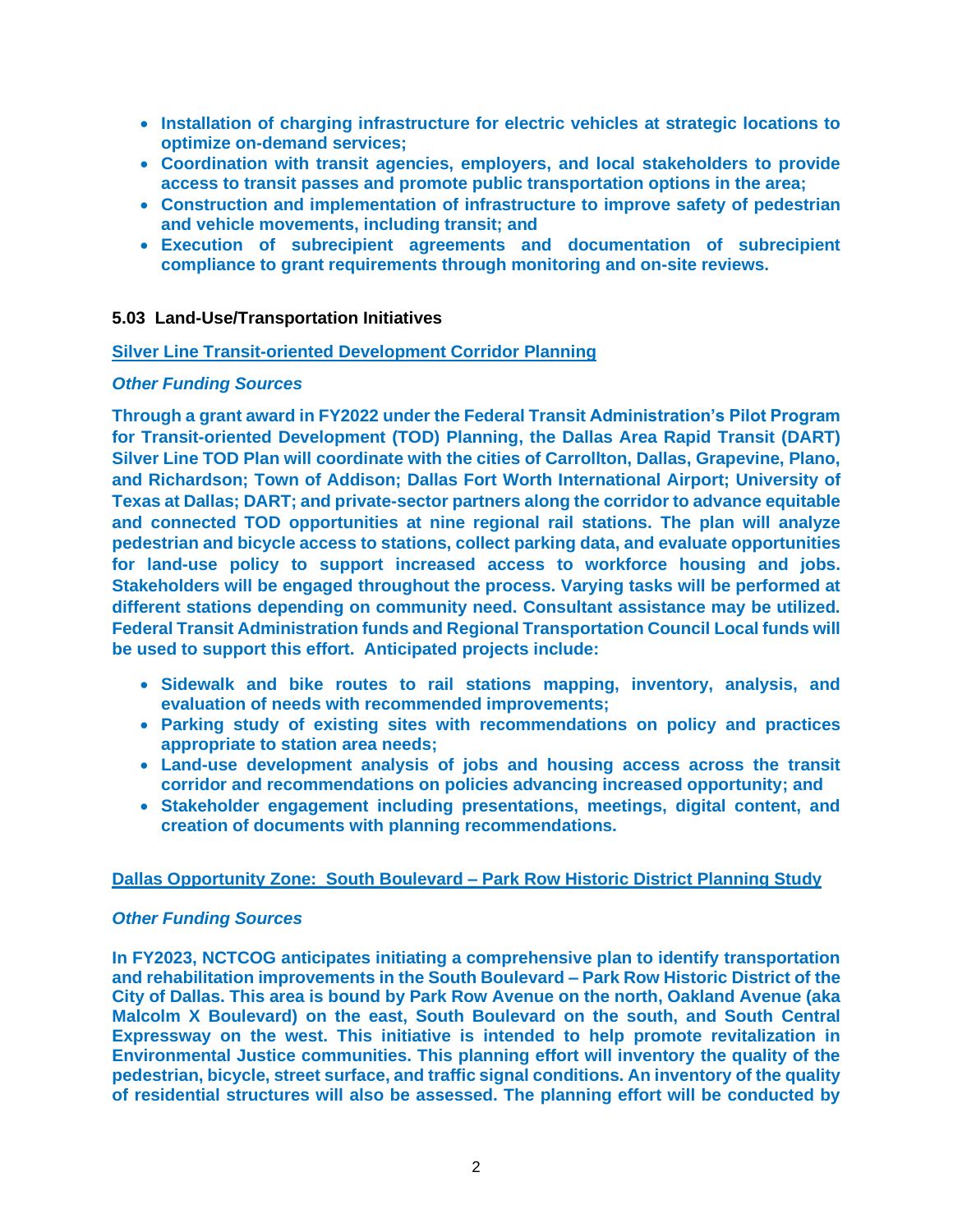**NCTCOG staff as an initial assessment on how best to preserve the quality of neighborhood assets and make recommendations to the modernization of the transportation elements. Surface Transportation Block Grant Program funds and Transportation Development Credits will be utilized to support work activities. Anticipated products include:**

- **Inventory of transportation assets;**
- **Inventory of residential/housing assets; and**
- **Recommendations to advance additional transportation improvements that maximize the architecture, mobility, accessibility, and quality-of-life attributes of the Park Row historic district**.

#### **Grand Avenue Study (3G: Garland/Gaston/Grand to IH30)**

#### *Other Funding Sources*

**In FY2023, NCTCOG will initiate a planning and conceptual engineering study to identify needed improvements to Grand Avenue** *(SH 78)* **between Garland Road/Gaston Avenue**  *(White Rock Lake spillway)* **and IH 30. This project will include travel forecasts, travel modeling, context sensitive design and system planning principles for this east Dallas neighborhood. This project will also include management of an update to the prior Garland Road Vision Study by NCTCOG in 2010 that extended from the Dallas/Garland City limits**  *(IH 635)* **to Garland Road/Gaston Avenue. It is intended that NCTCOG staff will conduct this planning/engineering effort. NCTCOG will partner with TxDOT, the City of Dallas, and the impacted east Dallas neighborhood. Surface Transportation Block Grant Program funds and Transportation Development Credits will be utilized to support work activities. Anticipated products include:**

- **Review of the 2010 Garland Vision Study;**
- **Technical travel demand history and forecast of the impacted corridor from the 3G intersection to IH 30, including a simulation of the new IH 30 freeway design;**
- **Exploration of context sensitive design options for the corridor; and**
- **Recommendation on a typical cross section including roadway pedestrian and bicycle network connections.**
- **IX. Other Metropolitan Transportation and Air Quality Planning-Related Activities in the Dallas-Fort Worth Area**

#### **Trinity Metro**

**Transit-oriented Development Planning Study: Trinity Metro will sponsor a Transit-oriented Development (TOD) study to identify the opportunities to develop transit-oriented development around Mercantile Station, North Side Station, Terminal and Pacific Station and a future TEXRail station in the medical district. The resulting plan will include assessment of existing conditions, station area concept plans, zoning recommendations, multi-modal connectivity plans, analysis of value capture, recommendations for private-sector involvement, economic strategies to leverage community assets within walking distance of all TEXRail and other high-capacity transit**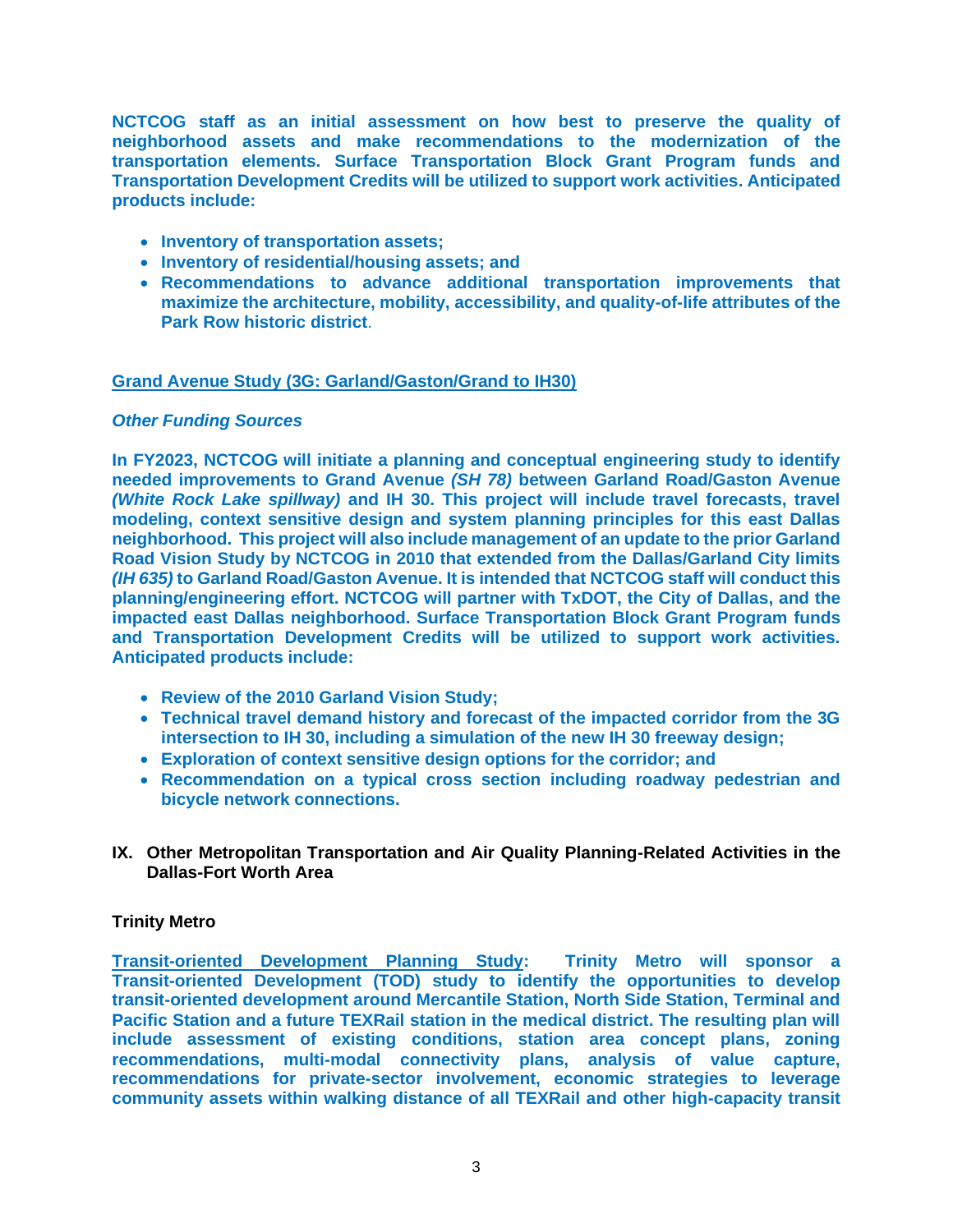**stations, best practices from similar successful TODs and a phased TOD implementation plan. The work will commence by Fall of 2022 and take 12-18 months to complete. The project will be funded by \$405,000 from the Pilot Program for Transit-Oriented Development Planning – Section 20005(b) and \$101,250 (20%) local match from Trinity Metro.**

## **City of McKinney**

**Downtown McKinney SH 5 Pedestrian Connection Study: The City of McKinney is leading a two-phased study which seeks to evaluate the feasibility of various grade-separated and at-grade pedestrian connections across State Highway 5 (SH 5) adjacent to Historic Downtown McKinney. The goals of this study include identifying design concepts which: (a) improve mobility, safety, comfort, and access for all modes and ages, (b) strengthens connections between Historic Downtown and East McKinney, (c) amplifies the existing area identity and sense of place, (d) creates opportunities for community gathering spaces, (e) connects the community and people previously disconnected by the highway, (f) enhances the Downtown McKinney Historic Cultural District, (g) is a fiscally sustainable solution, and (h) includes community support. The limits of this study generally include SH 5 between Anthony Street and Lamar Street. Phase 1 of this study commenced in January 2022 and will provide a high-level summary and evaluation of various alternatives by March/April 2022. Phase 1 is 100 percent locally funded by the City of McKinney and is being conducted by a consultant. Based on the alternatives presented under Phase 1, City staff will receive direction from the McKinney City Council to begin initial public outreach and scoping of Phase 2. Phase 2 of this study will include a detailed feasibility study, environmental analysis, public outreach, and preliminary design to identify a preferred alternative in accordance with National Environmental Policy Act (NEPA) requirements. Phase 2 of the study is funded with \$1,600,000 in federal Surface Transportation Block Grant Program funds and 320,000 Transportation Development Credits as match. This Phase will be completed in coordination with the Texas Department of Transportation's (TxDOT) current SH 5 reconstruction project. It is expected that a consulting firm will assist in the preparation of the environmental document. It is also expected that Phase 2 of this study will commence in mid-to-late summer 2022 and will require 12-24 months to complete.** 

#### **VIII. Overview of Work Program Funding**

#### **Proposed Budget**

This section summarizes the budget for the FY2022 and FY2023 UPWP. Financial support for

FY2022 and FY2023 will be provided from a number of sources, including the Federal Highway

Administration, the Federal Transit Administration, the Environmental Protection Agency, the

Department of Energy, the Department of Defense, the Texas Department of Transportation, the

North Texas Tollway Authority, and the Texas Commission on Environmental Quality. In addition,

various local sources will be acquired to assist in the funding of this program.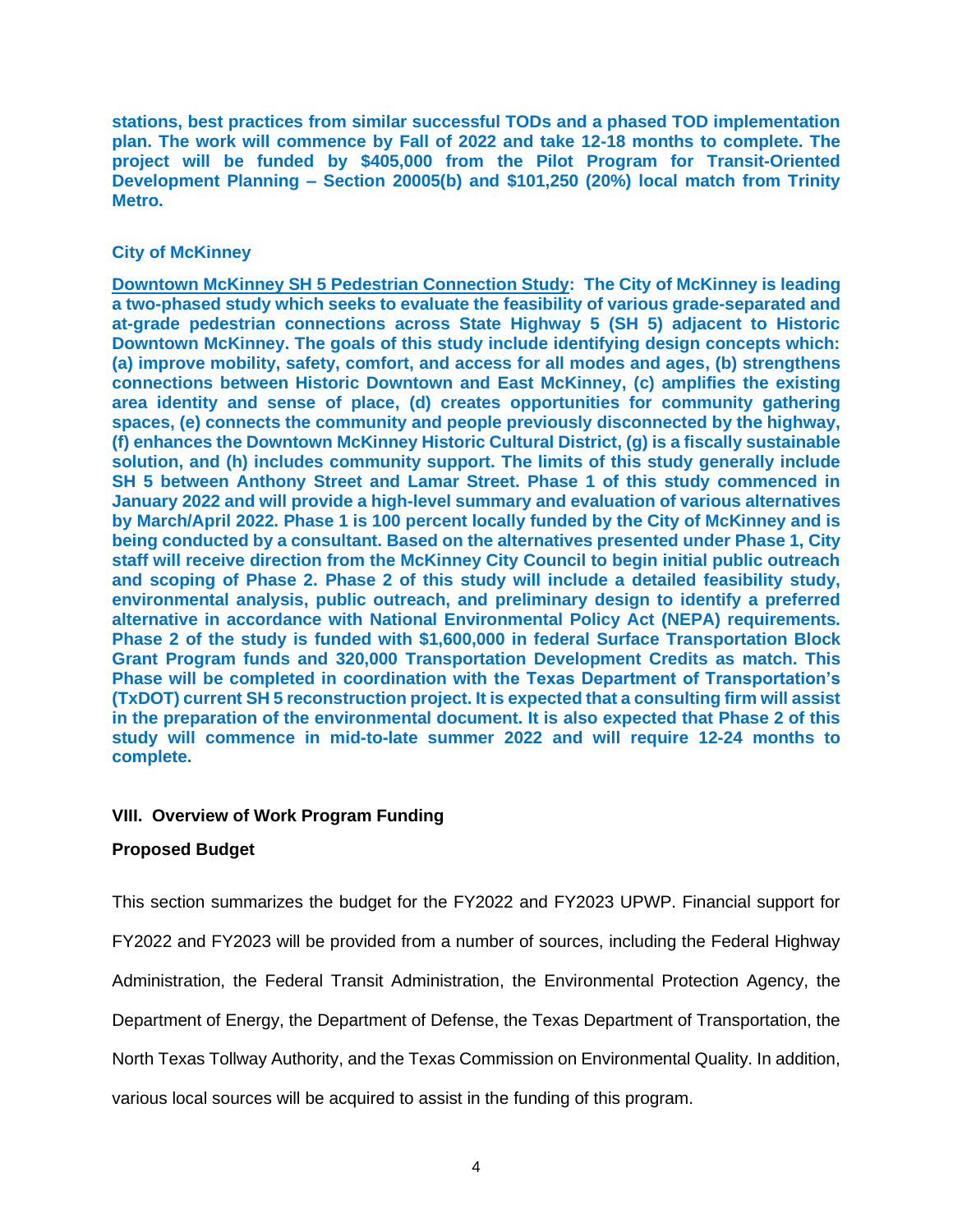The US Department of Transportation provides funds through programs of the Federal Highway Administration (FHWA) and the Federal Transit Administration (FTA). Both FHWA PL 112 and FTA 5303 funds are provided annually to MPOs to support metropolitan regional transportation planning activities based on an 80 percent federal/20 percent local match requirement. The Texas Department of Transportation will provide the 20 percent match for the FHWA 112 and FTA 5303 funds for FY2022 and FY2023 to the MPO to carry out the UPWP in the form of Transportation Development Credits. These Transportation Development Credits are provided by metropolitan areas building toll roads and are used on a Statewide basis to provide the match funds needed for all Metropolitan Planning Organizations. The FY2022 and FY2023 FHWA and FTA funding levels reflected in this program are summarized in Exhibit VIII-1. The formula-based FHWA PL 112 allocation to the UPWP for the Dallas-Fort Worth Metropolitan Area is \$8,463,215 in FY2022 and \$8,463,215 in FY2023 for a two-year total of \$16,926,430. The FTA 5303 funding is \$3,110,814 in FY2022 and \$3,110,814 in FY2023 for a two-year total of \$6,221,628. An estimated balance of \$4,774,364 in unexpended/unobligated FHWA PL 112 funding will be available from the FY2021 authorization. Each of these funding amounts is incorporated by source agency into the Work Program by task and subtask. Total FHWA PL 112 and FTA 5303 funding for the FY2022 and FY2023 UPWP is estimated at \$27,922,422. Transportation Planning Funds in the amount of \$25,486,000 **\$25,496,000** have been programmed and allocated to each of the UPWP subtasks as shown in Exhibit VIII-2. These programmed funds include the FTA 5303 allocation of \$6,221,628, the estimated FY2021 FHWA PL 112 fund balance of \$4,774,364, and \$14,490,008 **\$14,500,008** of Fiscal Years 2022 and 2023 FHWA PL 112 funding. The remaining balance of Fiscal Years 2022 and 2023 FHWA PL 112 funds of \$2,436,422 **\$2,426,422** is anticipated to be carried over to Fiscal Year 2024.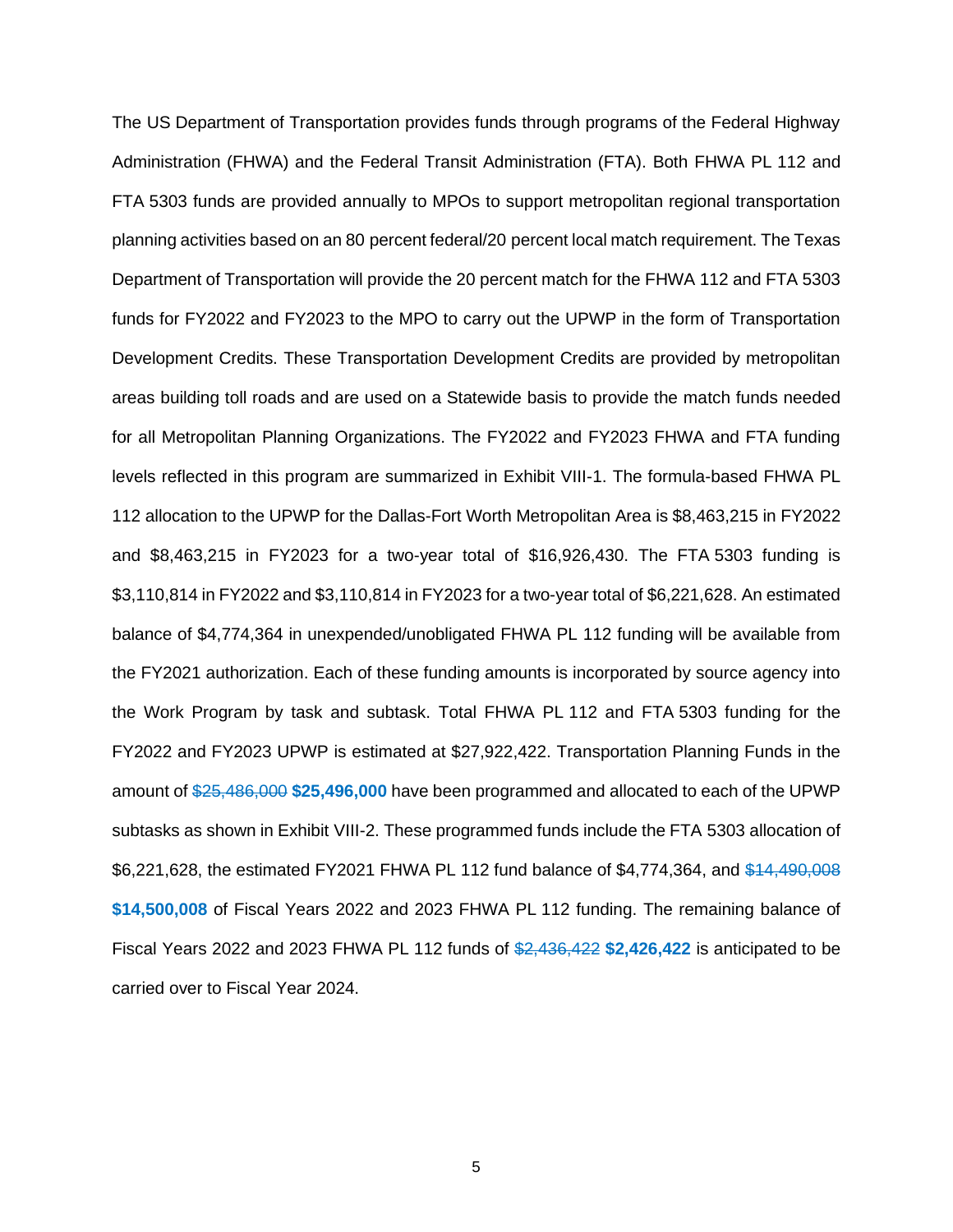## **E. Funding Summary**

| <b>Subtask</b>  | TPF <sup>1</sup> | <b>Additional Funding</b> | <b>Total</b>  |              |
|-----------------|------------------|---------------------------|---------------|--------------|
|                 |                  | <b>Amount</b>             | <b>Source</b> |              |
| 3.01            | \$2,899,200      |                           |               |              |
|                 |                  | \$1,183,300               | <b>RTR</b>    |              |
|                 |                  | \$918,200                 | <b>STBG</b>   |              |
| <b>Subtotal</b> |                  |                           |               | \$5,000,700  |
| 3.02            | \$978,700        |                           |               |              |
|                 |                  | \$13,000                  | <b>TCEQ</b>   |              |
| <b>Subtotal</b> |                  |                           |               | \$991,700    |
| 3.03            |                  |                           |               |              |
|                 |                  | \$1,530,600               | <b>CMAQ</b>   |              |
|                 |                  | \$137,500                 | <b>DOE</b>    |              |
|                 |                  | \$7,402,250               | <b>EPA</b>    |              |
|                 |                  | \$12,300                  | <b>FHWA</b>   |              |
|                 |                  | \$16,280,279              | Local         |              |
|                 |                  | \$6,562,000               | <b>STBG</b>   |              |
|                 |                  | \$275,000                 | <b>TCEQ</b>   |              |
|                 |                  |                           |               |              |
| <b>Subtotal</b> |                  |                           |               | \$32,199,929 |
| 3.04            | \$1,655,900      |                           |               |              |
|                 |                  | \$976,600                 | <b>FTA</b>    |              |
|                 |                  | \$816,800                 | <b>STBG</b>   |              |
|                 |                  |                           |               |              |
| <b>Subtotal</b> |                  |                           |               | \$3,449,300  |
| 3.05            |                  |                           |               |              |
|                 |                  | \$25,256,050              | <b>FTA</b>    |              |
|                 |                  | \$1,459,400               | Local         |              |
|                 |                  | \$2,136,000               | <b>RTR</b>    |              |
|                 |                  | \$1,000,000               | <b>STBG</b>   |              |
| <b>Subtotal</b> |                  |                           |               | \$29,851,450 |
| <b>Total</b>    | \$5,533,800      | \$65,959,279              |               | \$71,493,079 |

<sup>1</sup>Transportation Planning Funds (TPF) includes both FHWA PL-112 and FTA Section 5303 funds. TxDOT will apply Transportation Development Credits sufficient to provide the match for FHWA PL-112 and FTA Section 5303 programs. As the credits reflect neither cash nor person hours, they are not reflected in the funding tables.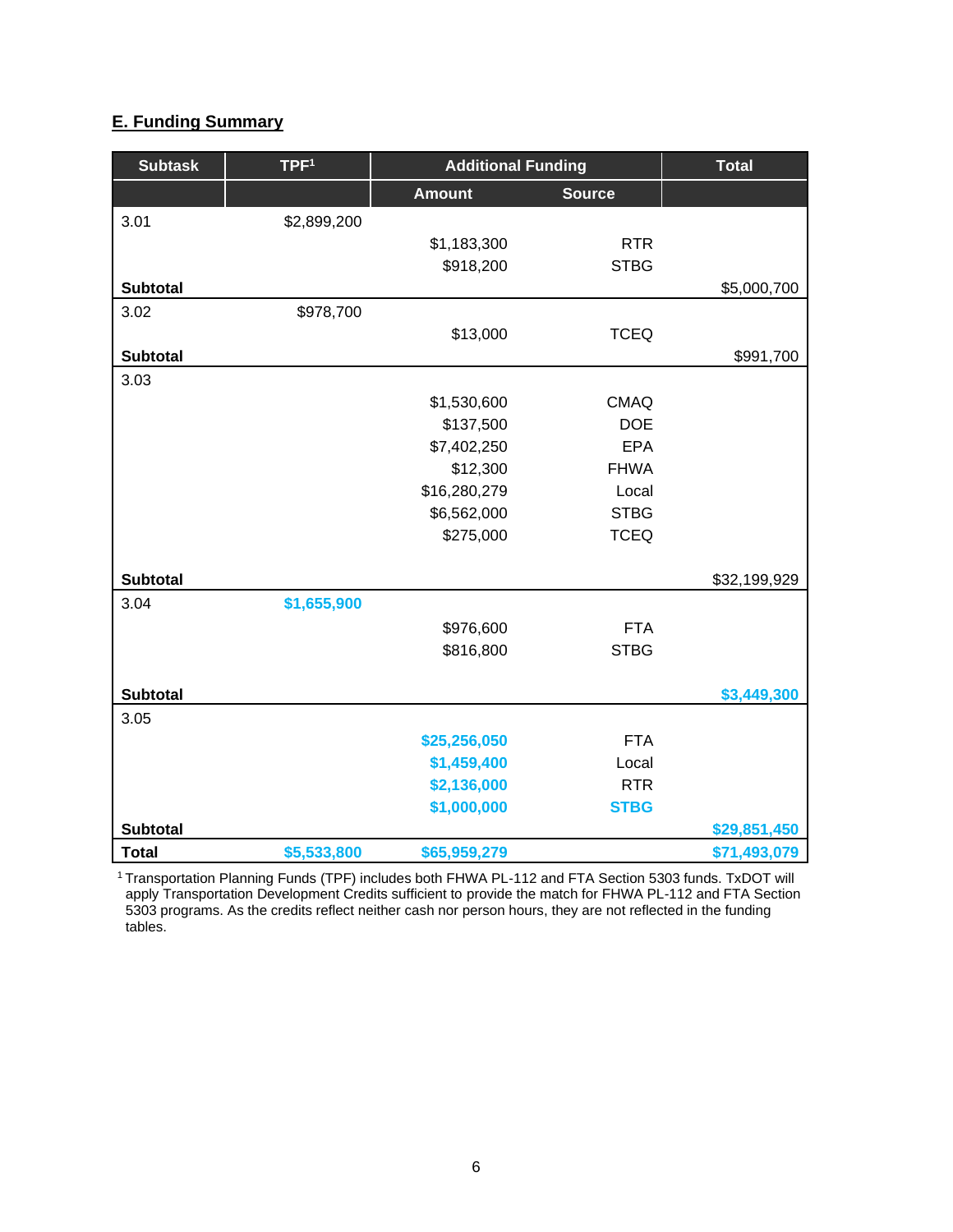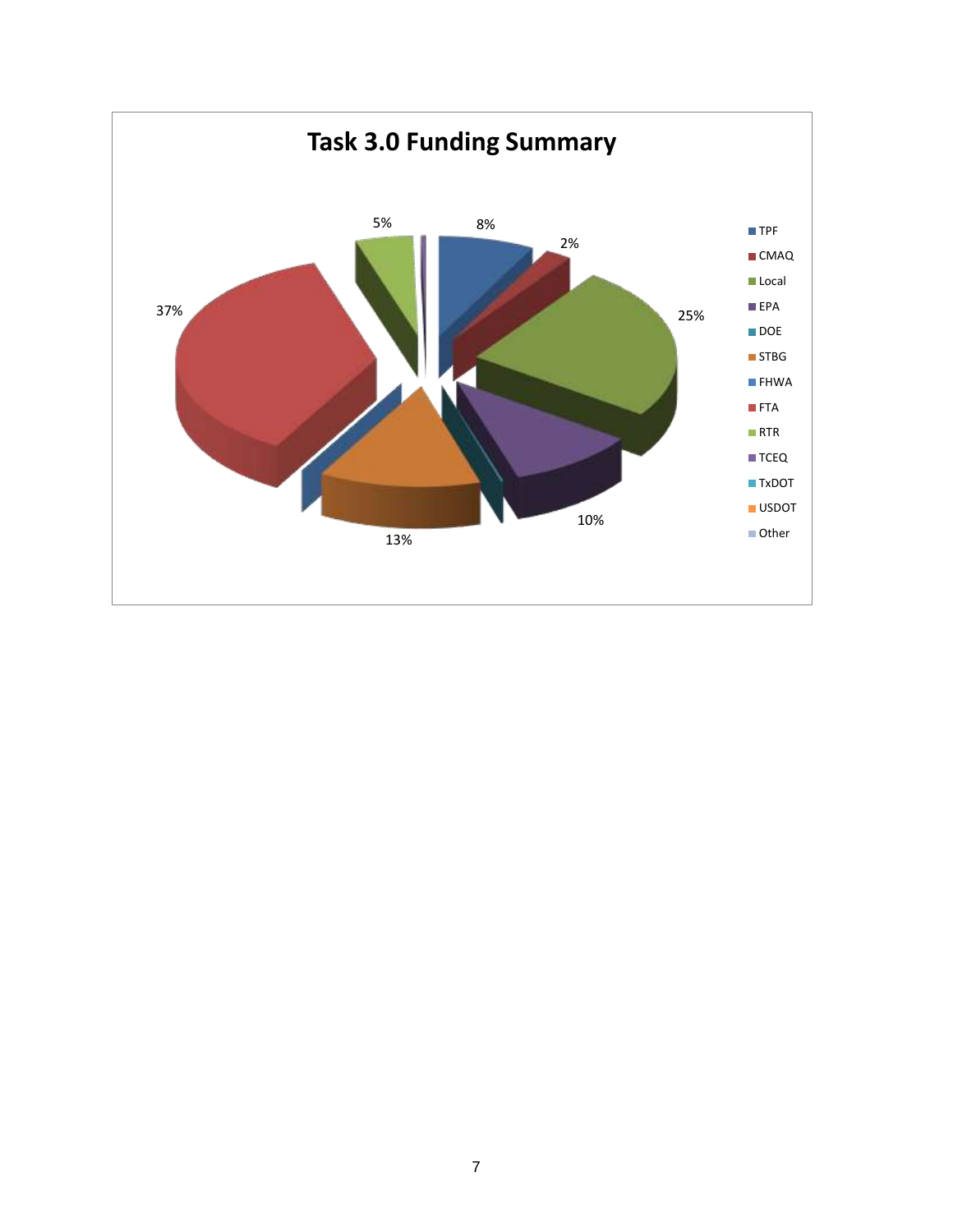# **E. Funding Summary**

| <b>Subtask</b>  | TPF <sup>1</sup> | <b>Additional Funding</b>  |                             | <b>Total</b> |
|-----------------|------------------|----------------------------|-----------------------------|--------------|
|                 |                  | <b>Amount</b>              | <b>Source</b>               |              |
| 5.01            | \$1,376,400      |                            |                             |              |
|                 |                  | \$178,400                  | Local                       |              |
|                 |                  | \$50,000                   | <b>NTTA</b>                 |              |
|                 |                  | \$3,455,000                | <b>RTR</b>                  |              |
|                 |                  | \$15,575,400               | <b>STBG</b>                 |              |
|                 |                  | \$73,600                   | <b>TxDOT</b>                |              |
| <b>Subtotal</b> |                  |                            |                             | \$20,708,800 |
| 5.02            | \$1,319,600      |                            |                             |              |
|                 |                  | \$149,000                  | <b>RTR</b>                  |              |
| <b>Subtotal</b> |                  |                            |                             | \$1,468,600  |
| 5.03            | \$973,700        |                            |                             |              |
|                 |                  | \$400,000                  | <b>FTA</b>                  |              |
|                 |                  | \$640,300                  | Local                       |              |
|                 |                  | \$7,626,200                | <b>STBG</b>                 |              |
| <b>Subtotal</b> |                  |                            |                             | \$9,640,200  |
| 5.04            | \$194,700        |                            |                             |              |
|                 |                  | \$151,200                  | <b>STBG</b>                 |              |
| <b>Subtotal</b> |                  |                            |                             | \$345,900    |
| 5.05            | \$1,296,200      |                            |                             |              |
|                 |                  | \$7,093,400                | <b>CMAQ</b>                 |              |
|                 |                  | \$2,000,000                | <b>FHWA</b>                 |              |
|                 |                  | \$5,404,180                | Local                       |              |
|                 |                  | \$603,000                  | <b>RTR</b>                  |              |
|                 |                  | \$8,549,400                | <b>STBG</b>                 |              |
|                 |                  | \$1,676,700                | <b>TXDOT</b>                |              |
| <b>Subtotal</b> |                  |                            |                             | \$26,622,880 |
| 5.06            |                  |                            |                             |              |
|                 |                  | \$2,008,000                | Local                       |              |
|                 |                  | \$8,049,900<br>\$1,297,000 | <b>STBG</b><br><b>USDOT</b> |              |
| <b>Subtotal</b> |                  |                            |                             | \$11,354,900 |
| 5.07            | \$63,500         |                            |                             |              |
| <b>Subtotal</b> |                  |                            |                             | \$63,500     |
| 5.08            | \$633,900        |                            |                             |              |
|                 |                  | \$15,800                   | Local                       |              |
|                 |                  | \$952,300                  | <b>STBG</b>                 |              |
| <b>Subtotal</b> |                  |                            |                             | \$1,602,000  |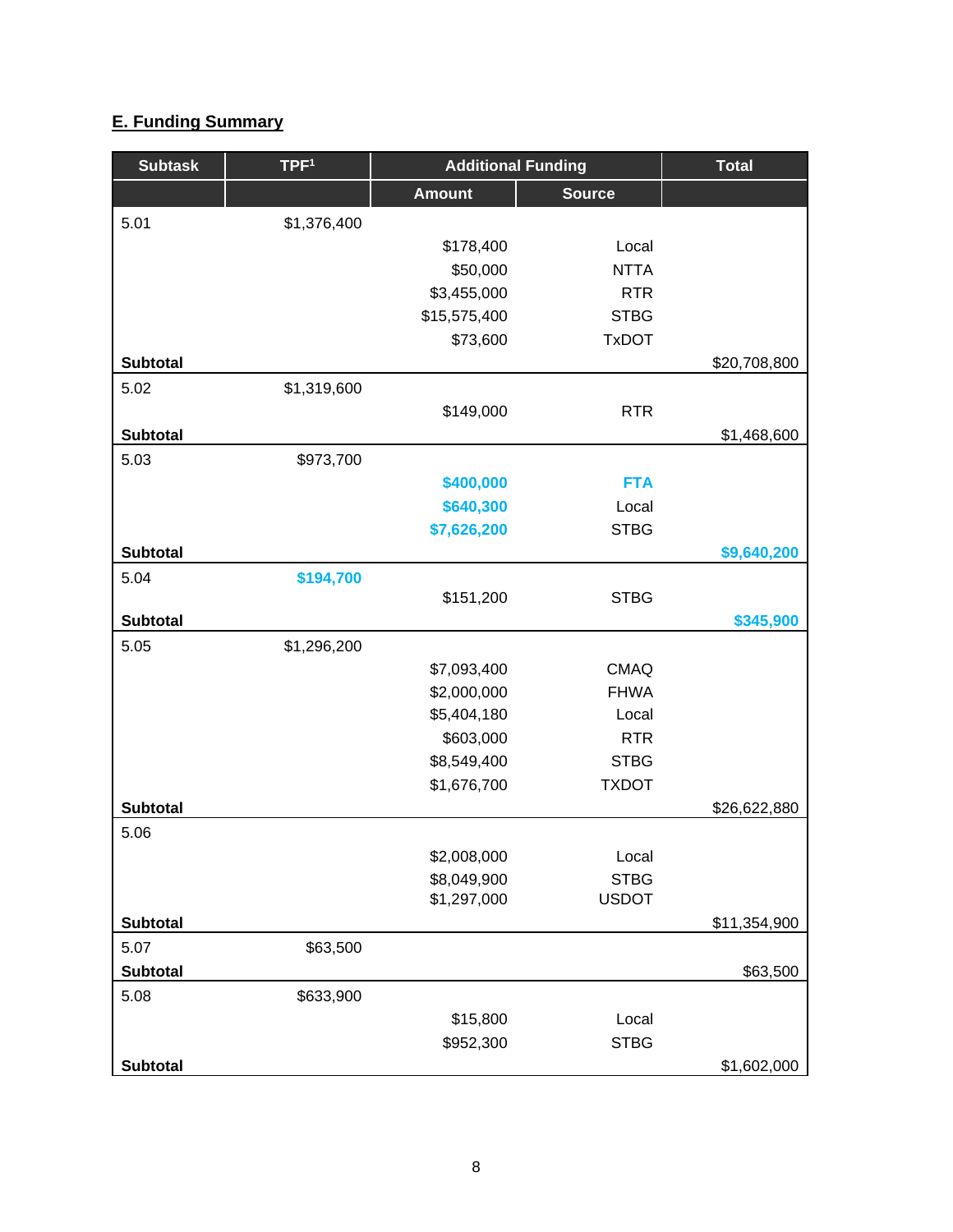| <b>Subtask</b>  | TPF <sup>1</sup> | <b>Additional Funding</b> | <b>Total</b>  |              |
|-----------------|------------------|---------------------------|---------------|--------------|
|                 |                  | <b>Amount</b>             | <b>Source</b> |              |
| 5.09            | \$125,900        |                           |               |              |
|                 |                  | \$579,400                 | Local         |              |
| <b>Subtotal</b> |                  |                           |               | \$705,300    |
| 5.10            | \$193,000        |                           |               |              |
|                 |                  | \$1,171,100               | <b>DOD</b>    |              |
|                 |                  | \$496,500                 | Local         |              |
| <b>Subtotal</b> |                  |                           |               | \$1,860,600  |
| 5.11            | \$688,400        |                           |               |              |
|                 |                  | \$186,600                 | Local         |              |
|                 |                  | \$15,799,800              | <b>STBG</b>   |              |
|                 |                  | \$1,036,600               | <b>TXDOT</b>  |              |
| <b>Subtotal</b> |                  |                           |               | \$17,711,400 |
| 5.12            |                  |                           |               |              |
|                 |                  | \$281,800                 | Local         |              |
| <b>Subtotal</b> |                  |                           |               | \$281,800    |
| 5.13            |                  |                           |               |              |
|                 |                  | \$2,496,000               | Local         |              |
| <b>Subtotal</b> |                  |                           |               | \$2,496,000  |
| <b>Total</b>    | \$6,865,300      | \$87,996,580              |               | \$94,861,880 |

<sup>1</sup>Transportation Planning Funds (TPF) includes both FHWA PL-112 and FTA Section 5303 funds. TxDOT will apply Transportation Development Credits sufficient to provide the match for FHWA PL-112 and FTA Section 5303 programs. As the credits reflect neither cash nor person hours, they are not reflected in the funding tables.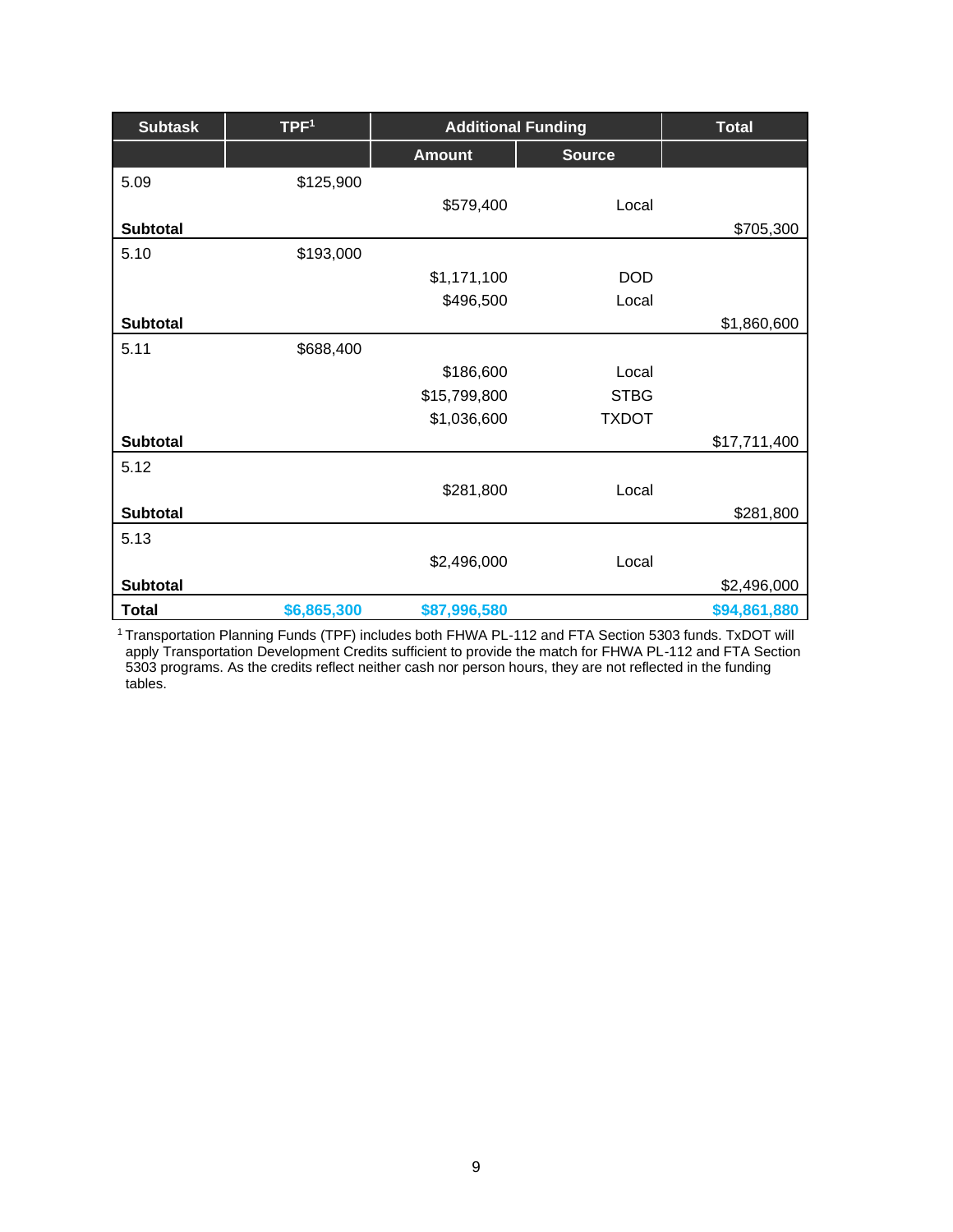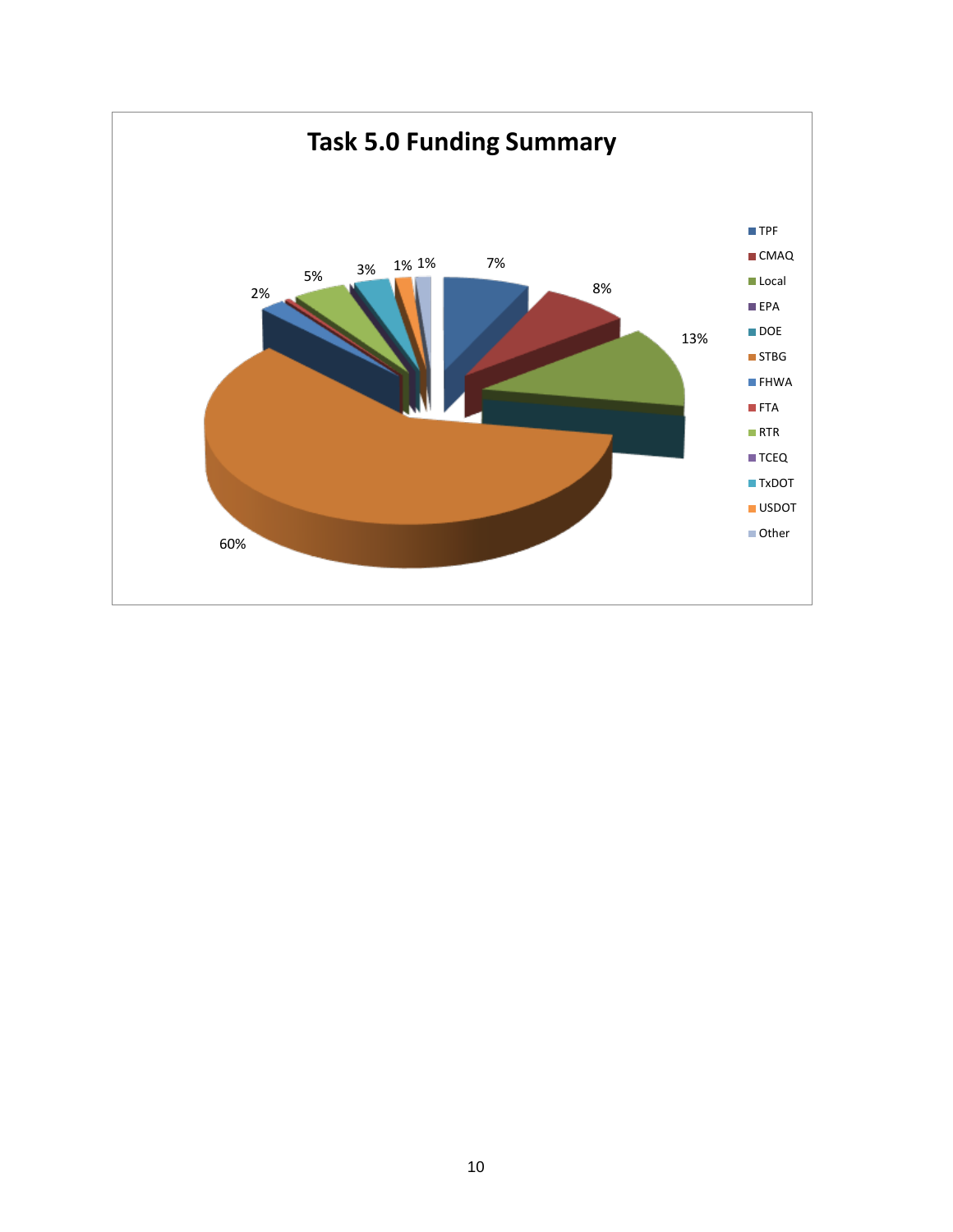#### **EXHIBIT VIII-1 FY2022 AND FY2023 TPF PROGRAMMING SUMMARY**

|                                        | <b>FY2022</b>           |            | <b>FY2023</b>     |            |  |
|----------------------------------------|-------------------------|------------|-------------------|------------|--|
|                                        | <b>Allocation</b>       | Programmed | <b>Allocation</b> | Programmed |  |
| <b>FTA Section 5303</b>                | 3,110,814               | 3,110,814  | 3,110,814         | 3,110,814  |  |
|                                        |                         |            |                   |            |  |
| <b>FHWA (PL-112)</b>                   |                         |            |                   |            |  |
| Carryover                              | 4,774,364               | 4,774,364  | 3,985,543         | 3,985,543  |  |
| <b>New Allocation</b>                  | 8,463,215               | 4,477,672  | 8,463,215         | 6,036,793  |  |
| <b>Total TPF</b>                       | 16,348,393              | 12,362,850 | 15,559,572        | 13,133,150 |  |
| Carryover                              |                         | 3,985,543  |                   | 2,426,422  |  |
| <b>Two-Year Totals</b>                 |                         |            |                   |            |  |
| <b>FTA Section 5303</b><br>FHWA PL-112 | 6,221,628<br>21,700,794 |            |                   |            |  |
|                                        |                         |            |                   |            |  |
| <b>Total</b>                           | 27,922,422              |            |                   |            |  |
| Programmed                             | 25,496,000              |            |                   |            |  |
| Carryover                              | 2,426,422               |            |                   |            |  |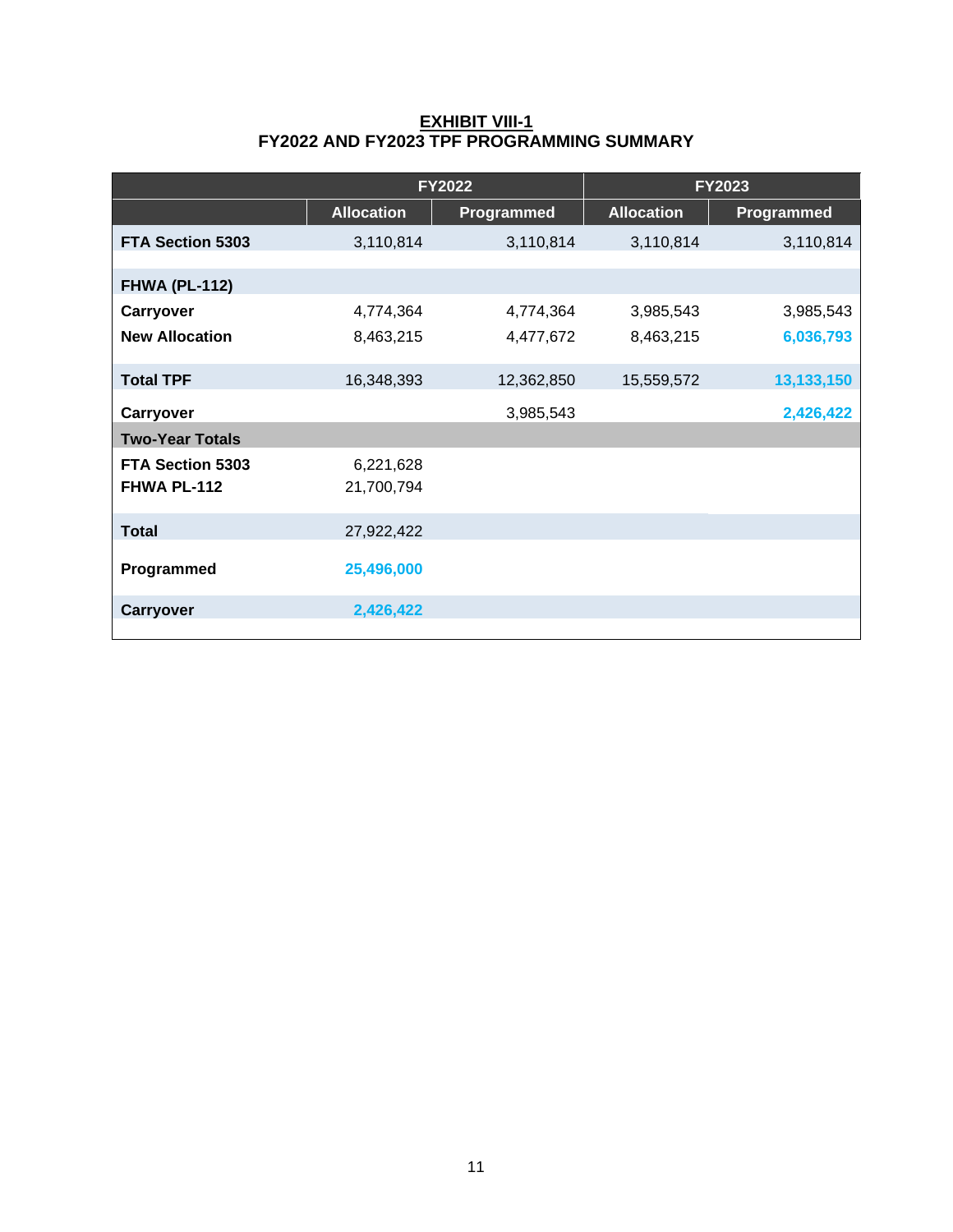

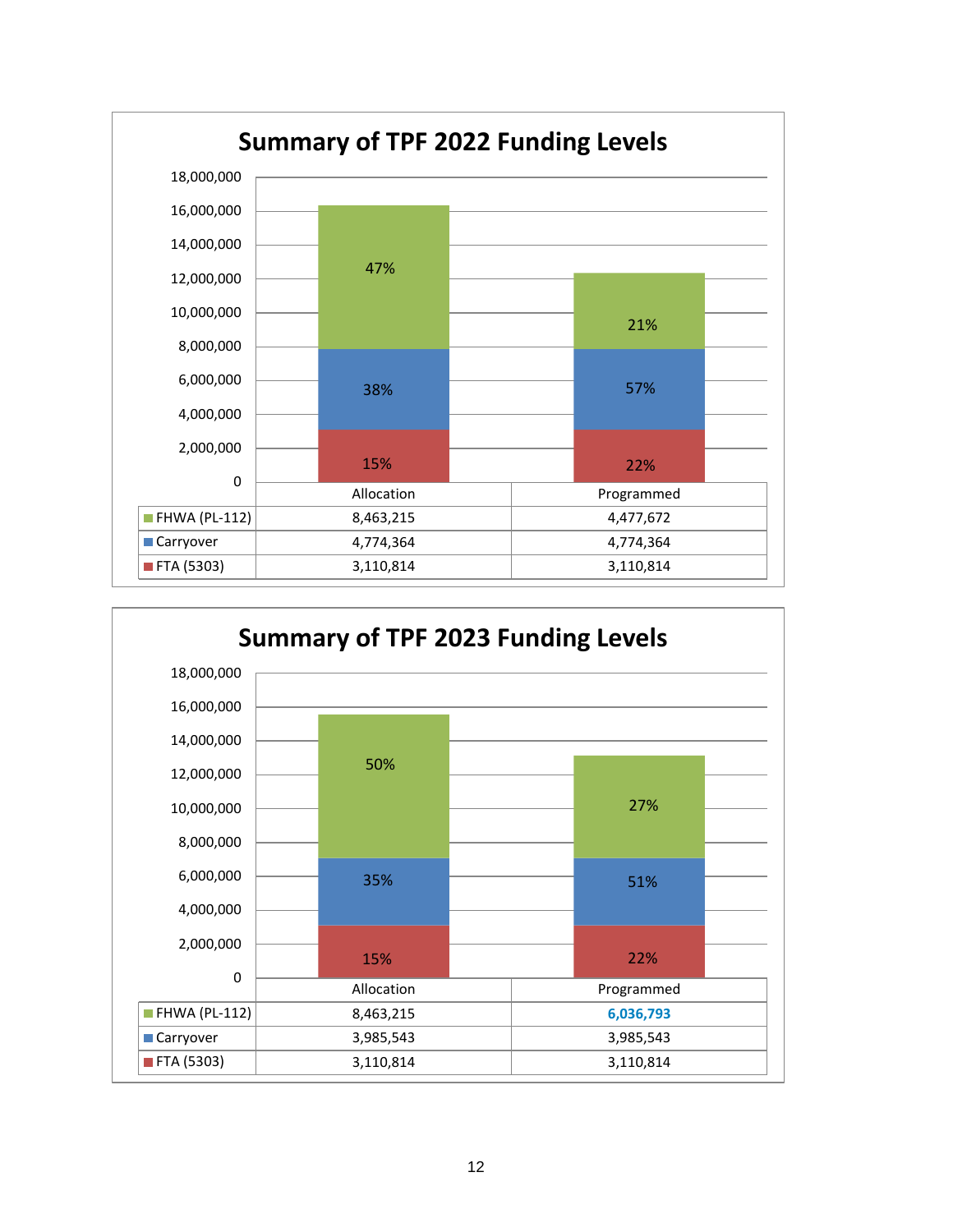## **EXHIBIT VIII-2 FY2022 AND FY2023 ALLOCATION OF TRANSPORTATION PLANNING FUNDS**

| <b>Subtask</b> |                                                                                                    | <b>TPF</b>  |             |                                           |  |
|----------------|----------------------------------------------------------------------------------------------------|-------------|-------------|-------------------------------------------|--|
|                | <b>Subtask Title</b>                                                                               | FY2022      | FY2023      | <b>Total</b>                              |  |
| 1.01           | <b>Community Outreach</b>                                                                          | \$2,086,000 | \$2,286,900 | \$4,372,900                               |  |
| 1.02           | Program and Policy Administration                                                                  | \$349,750   | \$311,850   | \$661,600                                 |  |
| 1.03           | <b>Fiscal Management and Information Systems</b>                                                   | \$0         | \$0         | \$0                                       |  |
| 1.04           | Computer System Applications and Data Management                                                   | \$305,100   | \$310,100   | \$615,200                                 |  |
|                | <b>Task 1.0</b>                                                                                    | \$2,740,850 | \$2,908,850 | \$5,649,700                               |  |
| 2.01           | <b>Travel Forecasting Support</b>                                                                  | \$929,900   | \$992,900   | \$1,922,800                               |  |
| 2.02           | <b>Transportation Data Development</b>                                                             | \$251,200   | \$212,200   | \$463,400                                 |  |
| 2.03           | Demographic Data and Forecasts                                                                     | \$540,600   | \$554,300   | \$1,094,900                               |  |
|                | <b>Task 2.0</b>                                                                                    | \$1,721,700 | \$1,759,400 | \$3,481,100                               |  |
| 3.01           | <b>Transportation Project Programming</b>                                                          | \$1,399,900 | \$1,499,300 | \$2,899,200                               |  |
| 3.02           | Regional Air Quality Planning                                                                      | \$492,700   | \$486,000   | \$978,700                                 |  |
| 3.03           | Air Quality Management and Operations                                                              | \$0         | \$0         | \$0                                       |  |
| 3.04           | <b>Public Transportation Planning</b>                                                              | \$808,600   | \$847,300   | \$1,655,900                               |  |
| 3.05           | <b>Transit Management and Operations</b>                                                           | \$0         | \$0         | \$0                                       |  |
|                | <b>Task 3.0</b>                                                                                    | \$2,701,200 | \$2,832,600 | \$5,533,800                               |  |
| 4.01           | <b>Metropolitan Transportation Planning</b>                                                        | \$1,118,700 | \$1,371,300 | \$2,490,000                               |  |
| 4.02           | Coordination of Transportation and Environmental Planning<br>Processes                             | \$256,300   | \$270,900   | \$527,200                                 |  |
| 4.03           | Ensuring Equity, Nondiscrimination and Environmental<br>Justice in MPO Planning/Program Activities | \$213,900   | \$200,000   | \$413,900                                 |  |
| 4.04           | Performance Based Planning & Coordination                                                          | \$167,900   | \$168,900   | \$336,800                                 |  |
| 4.05           | Understanding Public Return on Investment for<br><b>Transportation Funding</b>                     | \$52,600    | \$45,600    | \$98,200                                  |  |
| 4.06           | Regional Passenger Rail Planning and Evaluation Process<br>Development                             | \$100,000   | \$0         | \$100,000                                 |  |
|                | <b>Task 4.0</b>                                                                                    | \$1,909,400 | \$2,056,700 | \$3,966,100                               |  |
| 5.01           | <b>Regional Transportation Studies</b>                                                             | \$616,700   | \$759,700   | \$1,376,400                               |  |
| 5.02           | Subarea Studies and Local Government Assistance                                                    | \$583,400   | \$736,200   | \$1,319,600                               |  |
| 5.03           | Land-Use/Transportation Initiatives                                                                | \$504,400   | \$469,300   | \$973,700                                 |  |
| 5.04           | <b>Transportation Asset Management</b>                                                             | \$93,000    | \$101,700   | \$194,700                                 |  |
| 5.05           | Congestion Management Planning and Operations                                                      | \$666,200   | \$630,000   | \$1,296,200                               |  |
| 5.06           | Regional Freight Planning                                                                          | \$0         | \$0         | \$0                                       |  |
| 5.07           | Transportation System Security and Emergency<br>Preparedness                                       | \$31,600    | \$31,900    | \$63,500                                  |  |
| 5.08           | Roadway and Railroad Safety                                                                        | \$316,400   | \$317,500   | \$633,900                                 |  |
| 5.09           | Regional Aviation Planning and Education                                                           | \$62,600    | \$63,300    | \$125,900                                 |  |
| 5.10           | Regional Military and Community Coordination                                                       | \$88,000    | \$105,000   | \$193,000                                 |  |
| 5.11           | Transportation Technology and Innovation Program                                                   | \$327,400   | \$361,000   | \$688,400                                 |  |
| 5.12           | Red River Navigation System Feasibilty Study                                                       | \$0         | \$0         | \$0                                       |  |
| 5.13           | North Texas Center for Mobility Technologies                                                       | \$0         | \$0         | \$0                                       |  |
|                | <b>Task 5.0</b>                                                                                    | \$3,289,700 | \$3,575,600 | \$6,865,300                               |  |
|                | <b>FUNDING TOTALS</b>                                                                              |             |             | $$12,362,850$ $$13,133,150$ $$25,496,000$ |  |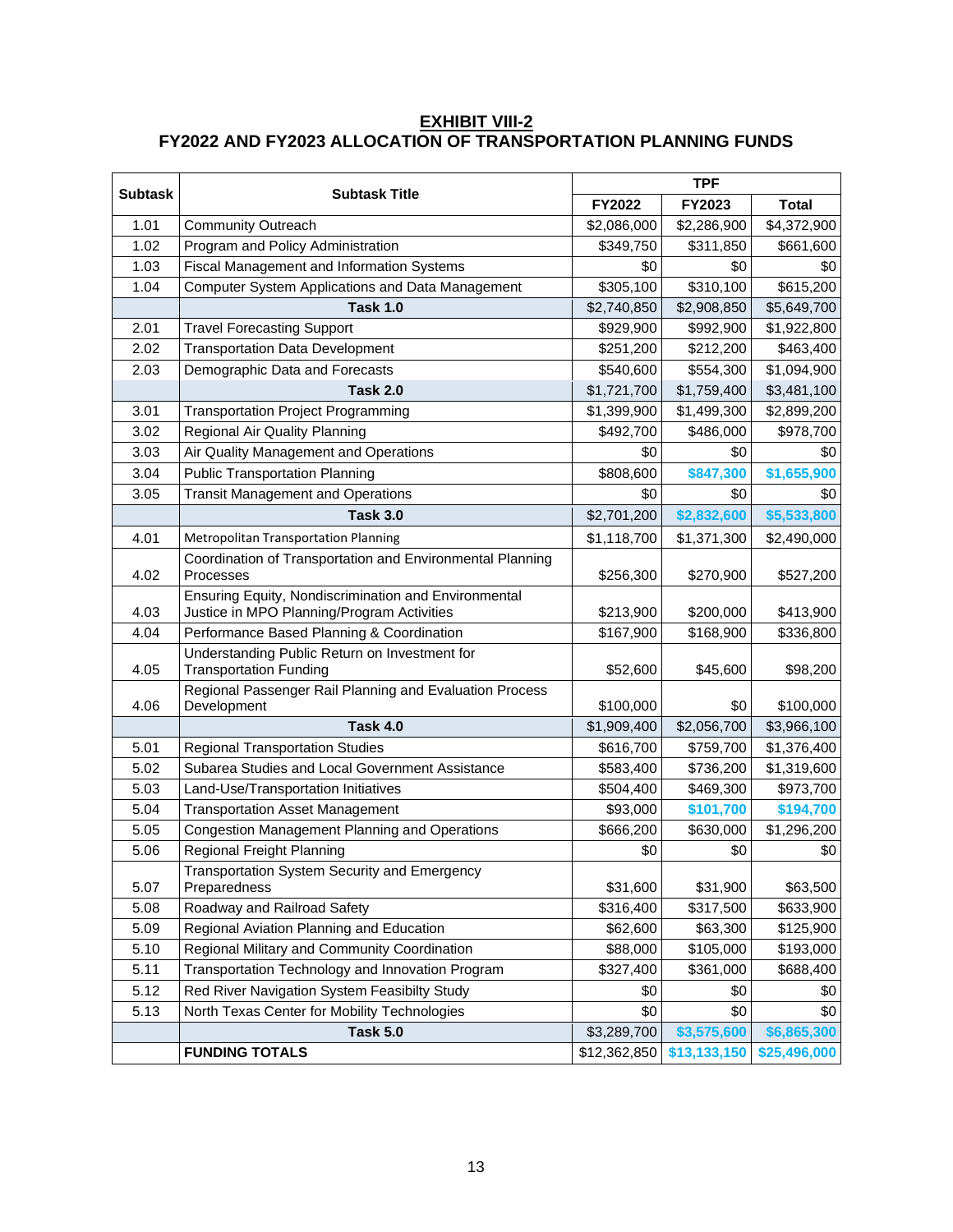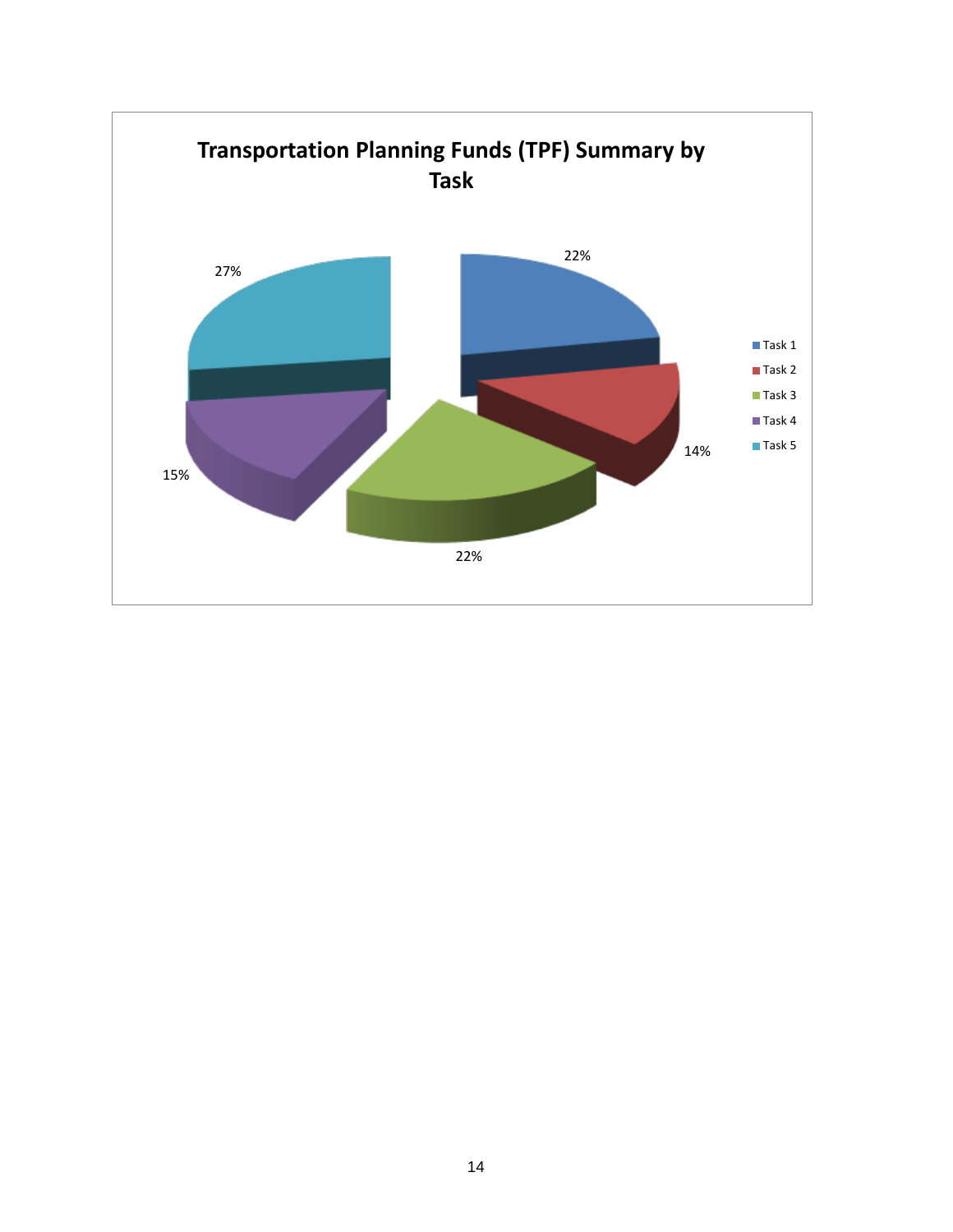#### **EXHIBIT VIII-4 FY2022 AND FY2023 UPWP FUNDING SUMMARY**

| <b>Funding</b><br><b>Source</b> | <b>Task 1.0</b><br><b>Administration</b> | <b>Task 2.0</b><br>Data<br><b>Development</b> | <b>Task 3.0</b><br><b>Short Range</b><br><b>Planning</b> | Task 4.0<br><b>Metropolitan</b><br><b>Transportation</b><br><b>Planning</b> | <b>Task 5.0</b><br><b>Special</b><br><b>Studies</b> | <b>Total</b>  |
|---------------------------------|------------------------------------------|-----------------------------------------------|----------------------------------------------------------|-----------------------------------------------------------------------------|-----------------------------------------------------|---------------|
| <b>FTA Activities</b>           | 44.21.00                                 | 44.22.00                                      | 44.24.00                                                 | 44.23.01                                                                    | 44.23.02                                            |               |
|                                 |                                          |                                               | 44.25.00                                                 |                                                                             | 44.24.00                                            |               |
|                                 |                                          |                                               |                                                          |                                                                             | 44.22.00                                            |               |
|                                 |                                          |                                               |                                                          |                                                                             | 44.27.00                                            |               |
| TPF <sup>1</sup>                |                                          |                                               |                                                          |                                                                             |                                                     |               |
|                                 | \$5,649,700                              | \$3,481,100                                   | \$5,533,800                                              | \$3,966,100                                                                 | \$6,865,300                                         | \$25,496,000  |
| <b>CMAQ</b>                     | \$2,913,900                              | \$0                                           | \$1,530,600                                              | \$0                                                                         | \$7,093,400                                         | \$11,537,900  |
| <b>DOD</b>                      | \$0                                      | \$0                                           | \$0                                                      | \$0                                                                         | \$1,171,100                                         | \$1,171,100   |
| <b>DOE</b>                      | \$0                                      | \$0                                           | \$137,500                                                | \$0                                                                         | \$0                                                 | \$137,500     |
| <b>EPA</b>                      | \$0                                      | \$0                                           | \$7,402,250                                              | \$0                                                                         | \$0                                                 | \$7,402,250   |
| <b>FHWA</b>                     | \$0                                      | \$0                                           | \$12,300                                                 | \$0                                                                         | \$2,000,000                                         | \$2,012,300   |
| <b>FTA</b>                      | \$0                                      | \$0                                           | \$26,232,650                                             | \$270,000                                                                   | \$400,000                                           | \$26,902,650  |
| Local                           | \$510,200                                | \$373,000                                     | \$17,739,679                                             | \$688,810                                                                   | \$12,286,980                                        | \$31,598,669  |
| <b>NCTCOG Local</b>             | \$143,800                                | \$0                                           | \$0                                                      | \$0                                                                         | \$0                                                 | \$143,800     |
| <b>NTTA</b>                     | \$0                                      | \$0                                           | \$0                                                      | \$0                                                                         | \$50,000                                            | \$50,000      |
| <b>RTR</b>                      | \$345,300                                | \$0                                           | \$3,319,300                                              | \$814,600                                                                   | \$4,207,000                                         | \$8,686,200   |
| <b>STBG</b>                     | \$1,187,500                              | \$3,742,500                                   | \$9,297,000                                              | \$3,460,000                                                                 | \$56,704,200                                        | \$74,391,200  |
| <b>TCEQ</b>                     | \$0                                      | \$0                                           | \$288,000                                                | \$0                                                                         | \$0                                                 | \$288,000     |
| <b>TxDOT</b>                    | \$168,750                                | \$79,800                                      | \$0                                                      | \$0                                                                         | \$2,786,900                                         | \$3,035,450   |
| <b>USDOT</b>                    | \$0                                      | \$0                                           | \$0                                                      | \$0                                                                         | \$1,297,000                                         | \$1,297,000   |
| Subtotal                        | \$10,919,150                             | \$7,676,400                                   | \$71,493,079                                             | \$9,199,510                                                                 | \$94,861,880                                        | \$194,150,019 |

<sup>1</sup>Transportation Planning Funds (TPF) includes both FHWA PL-112 and FTA Section 5303 funds. TxDOT will apply Transportation Development Credits sufficient to provide the match for FHWA PL-112 and FTA Section 5303 programs. As the credits reflect neither cash nor person hours, they are not reflected in the funding tables.

| Combined Transportation Planning Funds <sup>2</sup> | \$23,148,058.00 |
|-----------------------------------------------------|-----------------|
| Estimated Unexpended Carryover                      | \$4,774,364.00  |
| TOTAL TPF: I                                        | \$27,922,422.00 |

<sup>2</sup> Estimate based on prior years' authorizations